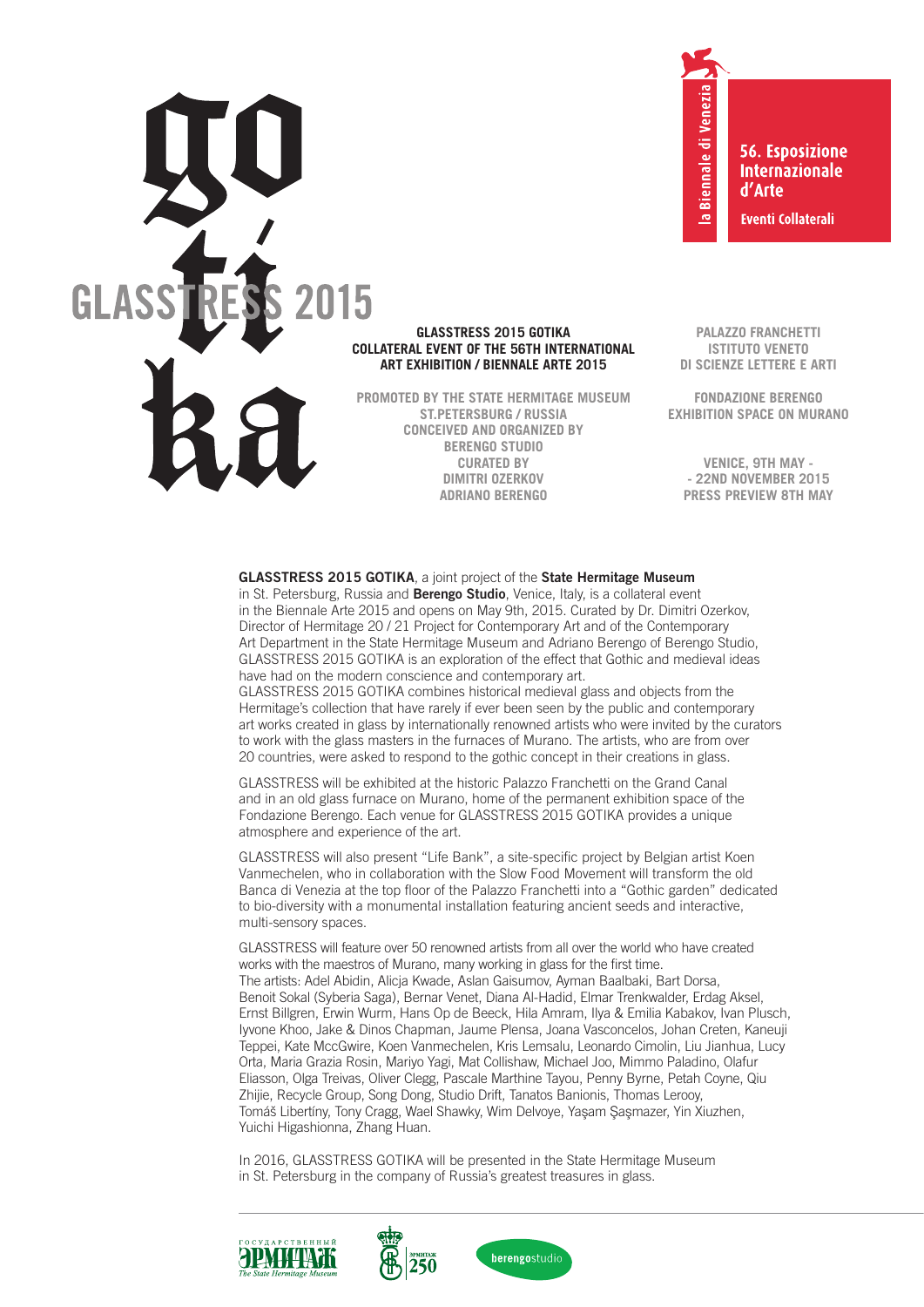

**56. Esposizione Internazionale** d'Arte **Eventi Collaterali** 

la Biennale di Venezia

# **NOTES TO EDITORS**

**The State Hermitage Museum** in St. Petersburg, founded in 1764 by Catherine the Great, is one of the oldest and most important museums in the world. In 2007, Hermitage 20 / 21 was created to collect, exhibit and study the art of the 20th and 21st centuries. Hermitage 20 / 21 is an official partner in GLASSTRESS 2015 GOTIKA.

**Berengo Studio** was established in 1989 and has focused on bringing visual artists from all over the world to Venice to collaborate with Murano's famous glass masters to create art in glass. This innovative cultural initiative has married the extraordinarily rich and enduring Venetian traditions of glassmaking with contemporary art. This is the fourth edition of GLASSTRESS which has been an official collateral event of the international Venice Biennale since 2009.

# **CURATORS**

#### **Dimitri Ozerkov**

Director of Hermitage 20 / 21 Project for Contemporary Art and of the Contemporary Art Department at the State Hermitage Museum Professional Experience: 2007 / Present Director of Contemporary Art Department and Hermitage 20 / 21 Project for Contemporary Art at the State Hermitage Museum, St. Petersburg 2005 / 2007 Professor, European University at St. Petersburg 1998 / 2007 Senior Curator of French prints of XV – XVIII centuries, Hermitage Museum 2003 PhD magna cum laude, St. Petersburg State University, philosophy 1998 BA with honors degree, St. Petersburg State University, art history. www.hermitagemuseum.org

# **Adriano Berengo**

President and CEO, Berengo Studio 1989 srl, Founder of GLASSTRESS and President and Founder of Fondazione Berengo. Education: 1974 Doctor of foreign languages and literature magna cum laudem at Università

degli Venezia / Ca'Foscari

1976 PhD in Contemporary Literature

1975 State University of New York, Stoney Brook, New York.

In addition to co-curating GLASSTRESS 2009, 2011 and 2013, all of which were collateral events in the Venice Biennale of Art, Dr. Berengo has curated exhibitions in Stockholm, the Museum of Arts and Design in New York, the Beirut Exhibition Center in Beirut, Merano / Murano in Merano, Italy and Riga, Latvia. In addition, he presented exhibitions at the World Economic Forum in Davos, Switzerland. In 2013, Dr. Berengo co-curated GLASSTRESS exhibitions in the London College of Fashion and the Wallace Collection in London.

www.berengo.com